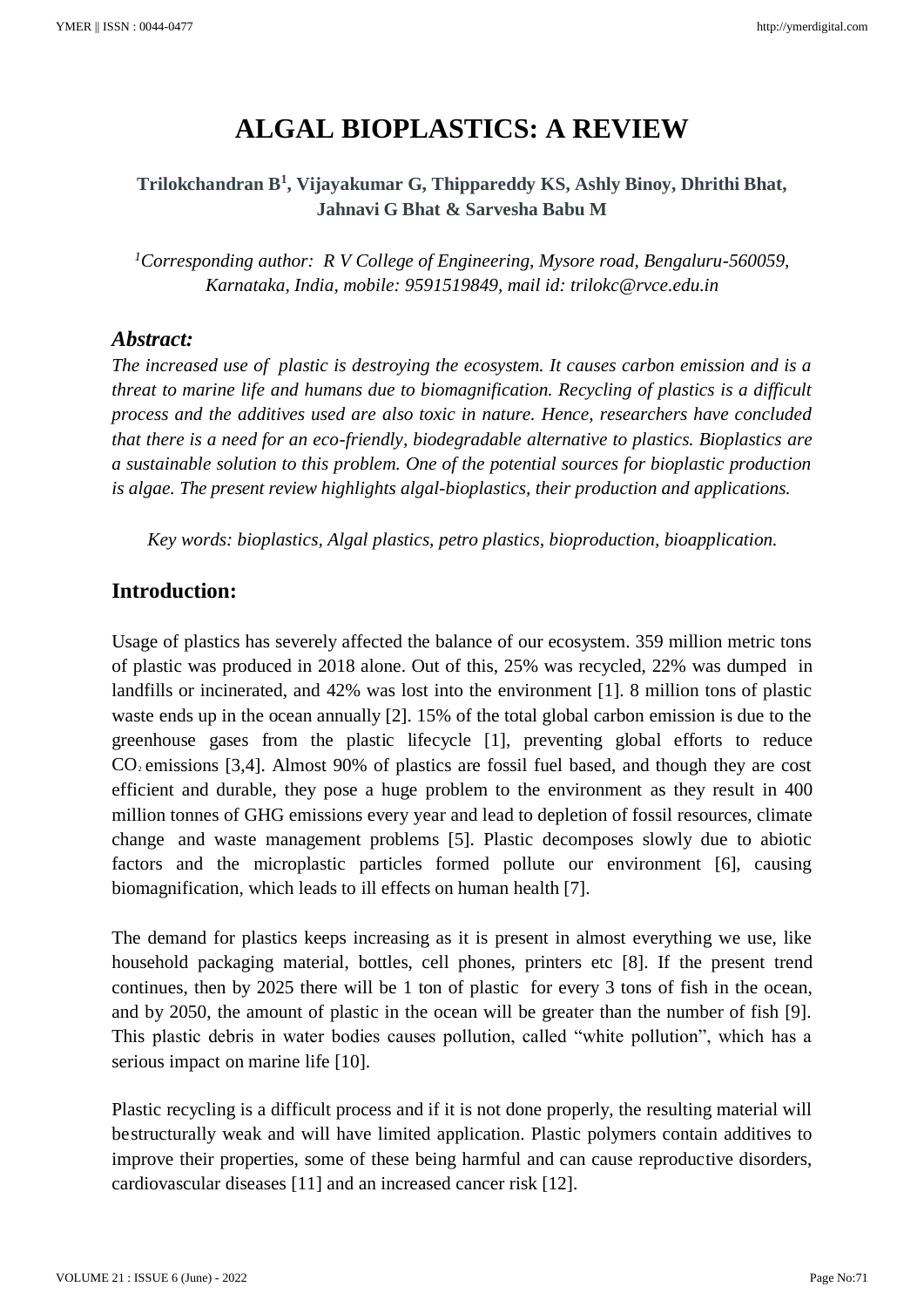Instead of looking for ways to reduce the demand for plastic, we can focus on finding a more sustainable way to meet this demand. Biodegradable fossil-based polymers are not a good alternative to conventional plastic as their production from petrochemicals results in  $CO<sub>2</sub>$  production. Oxo-degradable plastics (contain chemicals that accelerate their degradation) contribute to microplastic pollution in the environment [13,14].

So, researchers have concluded that we need an eco-friendly, biodegradable alternative to synthetic plastics for daily use, like packaging, healthcare sector, etc., called bioplastics which can degrade to produce carbon dioxide, methane, water, biomass, humic matter, and a variety of other natural chemicals that can be easily removed [15].

| <b>PARAMETER</b>             | <b>BIOPLASTICS</b>               | <b>PETROPLASTICS</b>                 |
|------------------------------|----------------------------------|--------------------------------------|
| Renewable Resource           | Yes or partially                 | N <sub>0</sub>                       |
| Sustainable                  | Yes                              | N <sub>0</sub>                       |
| Breakdown in the environment | Biodegradable<br>and<br>$\sigma$ | Some degradable by polymer oxidation |
|                              | compostable                      |                                      |
| Polymer range                | Limited but growing              | Extensive                            |
| GHG emissions                | Usually low                      | Relatively high                      |
| Fossil fuel usage            | Usually low                      | Relatively high                      |
| Arable land usage            | Currently low                    | None                                 |

| Table (1): Comparing Bioplastics and Petroplastics [16] |
|---------------------------------------------------------|
|---------------------------------------------------------|

#### **Bioplastics:**

The plastic material is defined as a bioplastic if it is either bio based, biodegradable, or biocompatible. Bioplastics are made from renewable organic sources such as sugar cane, potato starch or cellulose from trees etc., agricultural waste and microorganisms like algae. Various plant based sources like starch account for 80% of the overall market of bioplastics. Their function is similar to petroleum-based plastic [17]. With Asia (including Thailand, India and China) becoming a major producer of bioplastics, production is estimated to increase by more than  $400\%$ , according to data from the  $9<sup>th</sup>$  European Bio plastics conference [18].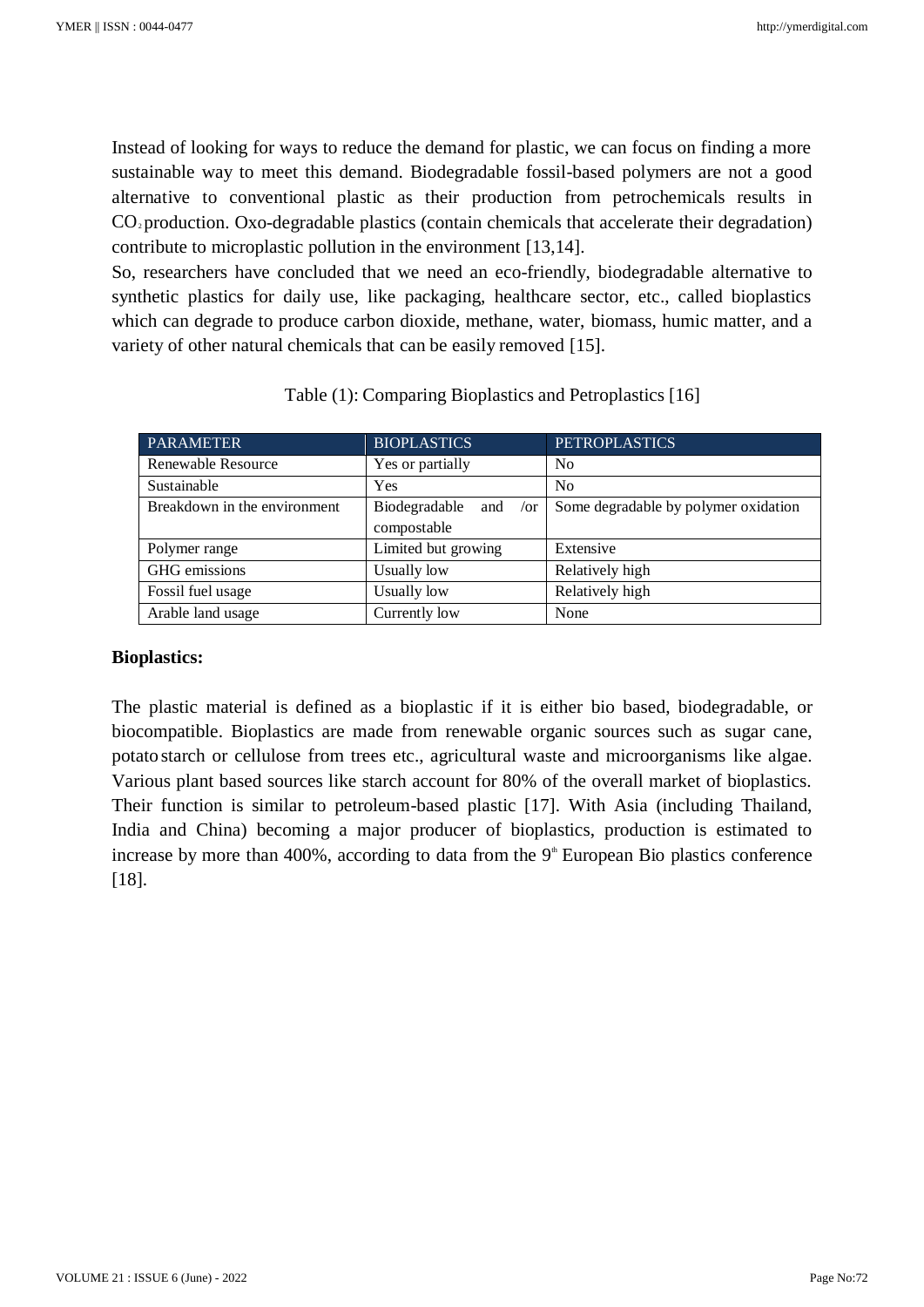

Fig (2): Types of bioplastics [19]

# **Types of bioplastics:**

Bioplastic materials are classified into three main groups:

- Bio-based or partially bio-based plastics;
- Bio-based and biodegradable plastics;
- Fossil-based and biodegradable plastics.

# **Materials used in bioplastic production:**

Bioplastics can be produced from lipids, proteins or carbohydrates. The main commercial ones currently being used are polyhydroxyalkanoates (PHAs), poly lactic acid (PLA), starch plastics, cellulose plastics and proteins plastic [17]. They can be synthesized from food crops like cassava, corn or sago [20,21], but using these results in resource competition [22-24]. These can't be sustainable over a long time, are not water resistant and have low mechanical properties [25].

In order to overcome this, we can use seaweed and microalgae. Microalgae are photosynthetic unicellular cells in aquatic environments that synthesize algal biomass. They have a high growth rate, high environmental tolerance [26], low maintenance and low growth requirements. They can reduce the carbon dioxide produced [27] as they grow rapidly (i.e., have a short harvesting time) and trap greenhouse gases [27-35]. They can grow on waste resources and hence don't compete with production of food. They can also grow in harsh climates and help in wastewater remediation [36]. They contain polysaccharides (> 60%) [37,38], proteins (60%) [39] and lipids (> 50%) [40,41] that can be used as raw materials for bioplastics and do not need artificial polymerization processes [42].

Macroalgae like seaweeds have a greater biomass, are rich in polysaccharides, are promising sources of bioplastics [43,44] and can be grown in a wide range of natural environments economically throughout the year. These bioplastics can have greater tensile strength and chemical resistance. The red macroalgae *Kappaphycus alvarezii* was recently investigated to produce a bioplastics for food packaging applications [45].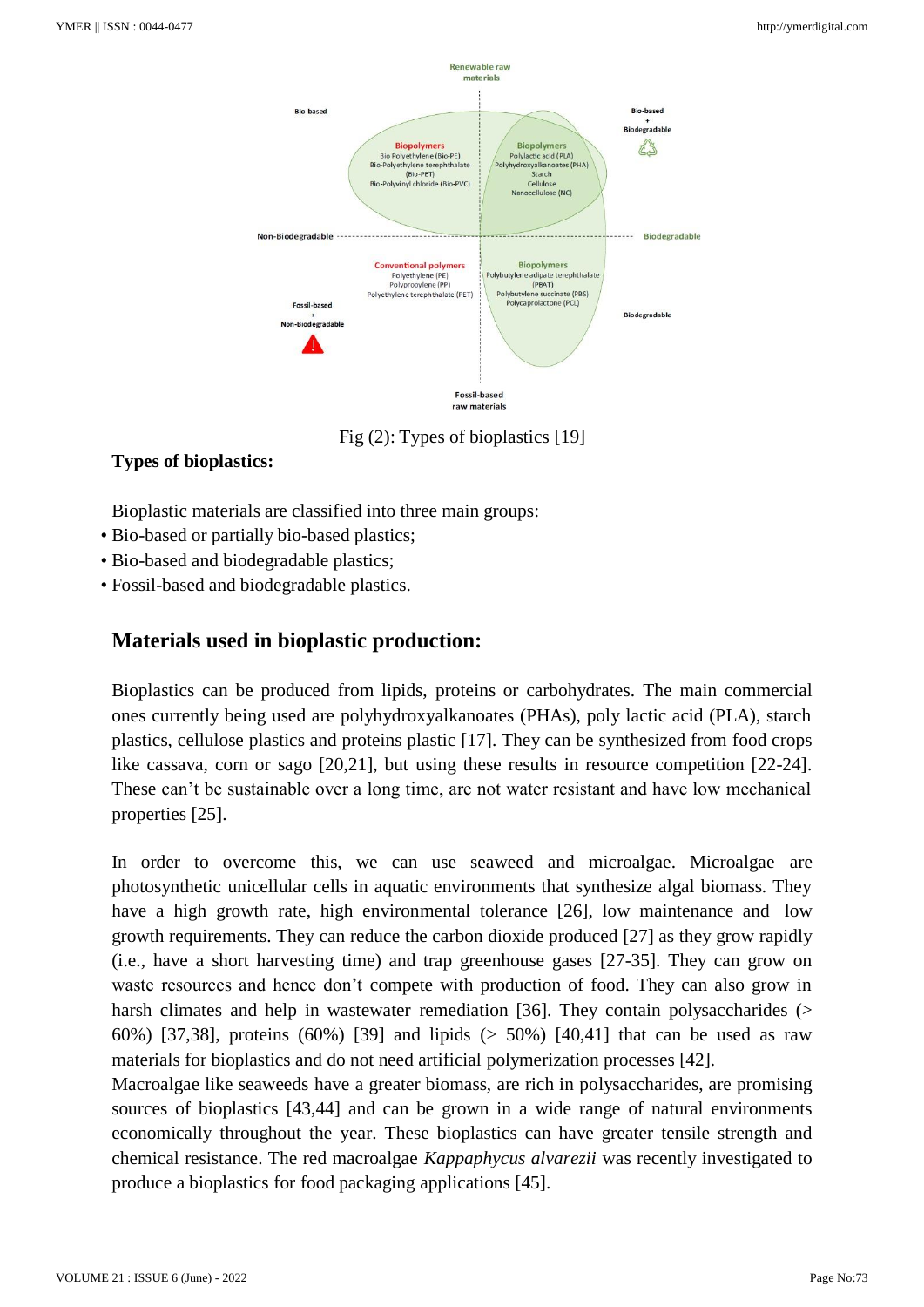Hence, algal-bioplastics can be a non-toxic alternative, which reduces fossil fuels, and reduces negative impacts of petroleum-plastics on the environment [46].

### **Algal sources:**

A few researchers investigated the synthesis of bioplastics from microalgae [46, 47].

Currently, starch, cellulose, PHA, PHB, PLA, PE, PVC and protein-based polymers are some of the examples of the compounds from algae biomass used to develop biodegradable plastics [48].

Alginate is a polysaccharide found in marine brown seaweed such as *Macrocystis pyrifera*  [49], *Laminaria hyperborean* [50], etc. Alginate associated with cations like calcium has better mechanical strength and can be used to produce environment friendly packaging materials [51].

Carrageenan is a polysaccharide that is found in marine red algae (30–50%) [52] such as *Chondrus crispus* [53] and *Mastocarpus stellate* [54,26]. Poly vinyl alcohol (PVA) [55] and 5% SiO2 [56] have been used to improve its mechanical properties.

PLA is a bioplastic which is obtained from lactic acid. It is biodegradable and has low toxicity,so it is a good material for bioplastics production [54]. Microalgae such as *Chlorella sp*. [55,59] ,*Scenedesmus sp,* Synechococcus *sp.* [60] and *Nannochloropsis sp*. [61] [62,22] are rich in carbohydrates  $(0.60\%)$  that can be used for PLA production. They are used for many medical applications.

## **Properties of PLA:**

- Biodegradable, recyclable, compostable.
- Low moisture absorption and high wicking
- High tensile strength, being amorphous or crystalline as necessary, high heat resistance
- High permeability

Starch is a polysaccharide composed of amylose and amylopectin. Starch in microalgal cells like *Chlamydomonas* [63] can accumulate to more than 50% under specific conditions [38,63]. Avery promising starch-producing strain is *C. reinhardtii* 11-32A with interesting plasticization properties with glycerol [63]. Thermoplastic starch (TPS) is the starch based biopolymer which is obtained by energy application (thermal/mechanical) on starch. This TPS is mostly used as the alternative to the synthetic plastic Polystyrene (PS). TPS is biodegradable, but has poor mechanical properties. It's currently used for food packaging, bottles, etc.

Plant proteins are biodegradable and have been used to produce bioplastics [17]. Many microalgae lik *Chlorella sp* and *Botryococcus braunii* [64] can accumulate ample amounts of proteins with fast growth rate [40].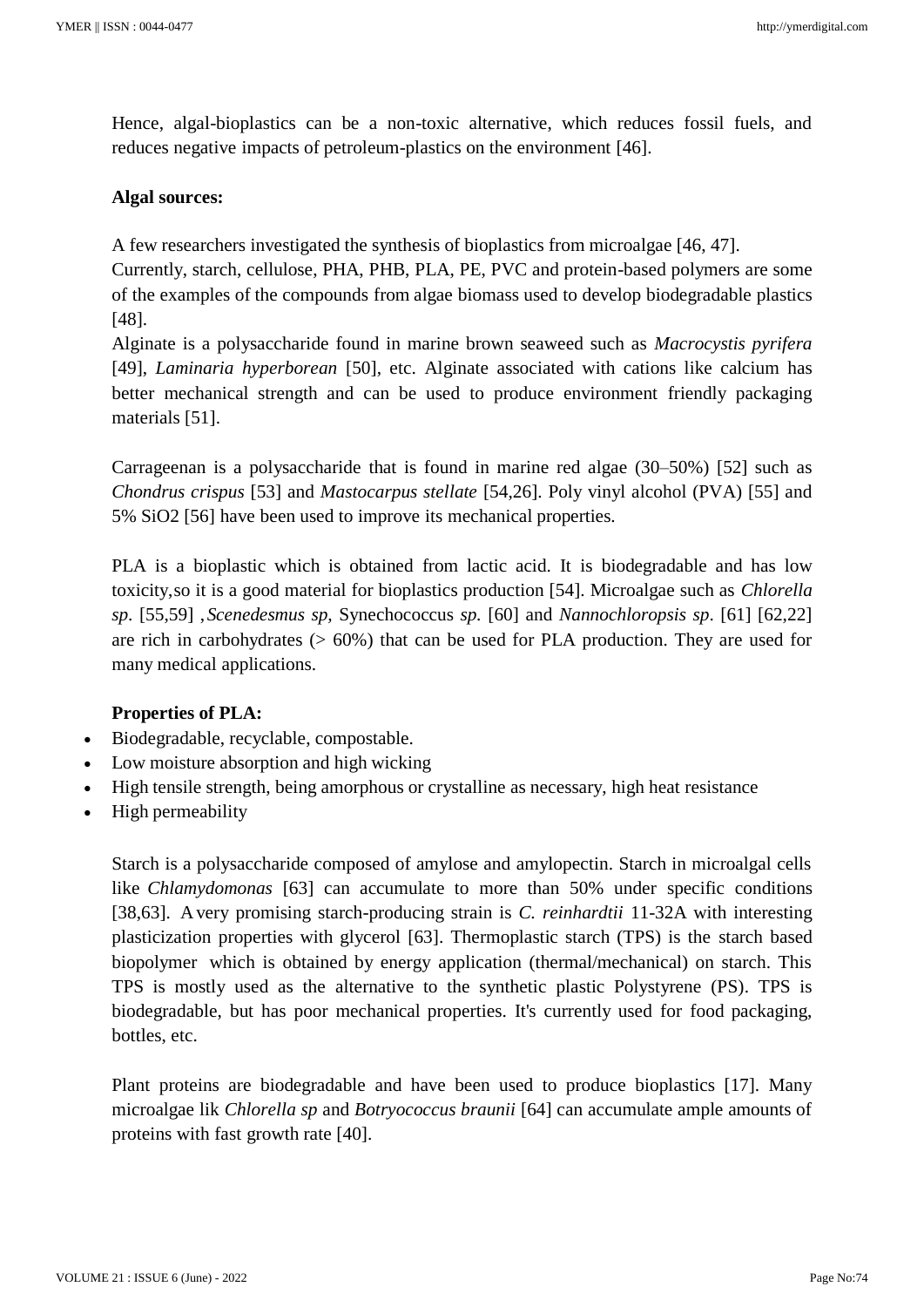## **Process of bioplastic production:**

• *Cultivation of algae:*

There are numerous systems for cultivation of microalgae. But only some are suitable for cultivation. The open systems such as raceway ponds are the primary cultivation systems, the closed systems include photobioreactors (PBR) [65].

• *Extraction of algal sources from macroalgae:*

Extraction of polysaccharide from *Codium fragile* :

Polysaccharide from the seaweeds are the main component of bioplastics, this includes Carrageenan, agar, floridian starch and alginate. The collected seaweed is dried, mechanically grounded to eliminate impurities and later undergoes a hot extraction process to separate the polysaccharides without losing its quality and freshness. The dissolved polysaccharide mixture undergoes centrifugation to eliminate denser cellulose particles, is filtered and concentrated. Recovery of polysaccharides happens in two methods, one where the gelling temperature of polysaccharides is increased by addition of potassium chloride solution causing filtrate to gel immediately and another method where the polysaccharides are precipitated in isopropyl alcohol causing the filtrate to turn into a coagulum of polysaccharides, alcohol and water [44].

• *Method of algal bioplastic production:*

Around fifty pounds of dried *Eucheuma cottonii* was collected from the West Coastal region of India and washed and soaked in water for 24 hours. It was then chipped to a size of about 2 cm and boiled up to 120 C, by setting the water to the algae chip ratio at 7. The high temperature was slowly lowered and maintained for 1 h at 80 C. Remaining solids from gel were filtered and re-boiled and filtered again and poured over a mold to obtain handmade sheets of bioplastics after they had been sun-drying for 3 days.

The handmade sheets of bioplastics were converted into strips and soaked in water for 24 hr resulting in the setting of the water to the sheet at the ratio of 3 to develop gelation and were boiled up to 120 C. This high temperature was lowered and maintained at 80C for 15 min slowly to form gel at room temperature. The gel was then separated and mixed with latex obtained from *Artocarpus Altiris* and *Calotropis gigantea*.

- Pure red algae bioplastic was prepared without binding it with latex or glycerol.
- A mixture with glycerol (95% purity) was also prepared.

Both the mixtures were poured over frames and sheets with certain thickness were obtained finally after sun-drying continuously for about 7 days. The thickness and weight of the sheets were measured and density was calculated. A tensile test was conducted at room temperature to find tensile properties of the pure bioplastics and the latex blends.

# **An example of algal bioplastic usage:**

• *Polyurethane:*

Polyurethane (PU) can be renewably sourced and biodegraded [66-68]. Many fungi can degrade polyester PUs with the help of esterase, urease, amidase, and protease enzymes [69].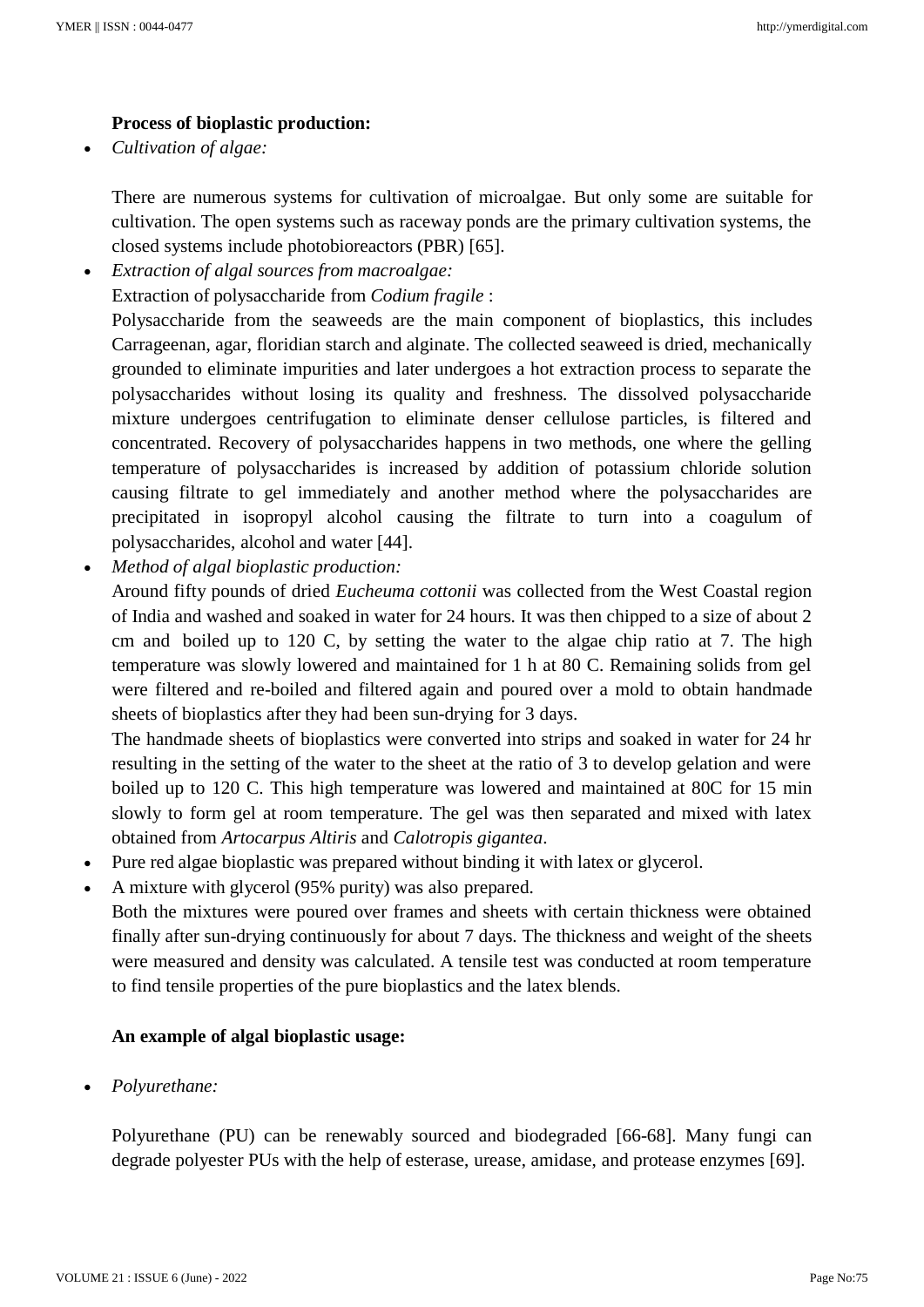*Gunawan NR et al.* [70] developed polyester polyols from algae oils and developed polyurethane(PU) foams that meet the standards for footwear that can be degraded by many bacteria and fungi that grow abundantly on PU in the natural environment.



Fig (3): Algenesis algae-based PU flip-flop prototype [76]

This PU foam had a 52% biological content by mass, as the isocyanate used was derived from petroleum sources. Degradation of the PU was examined under two conditions: through exposure to compost and soil environments, and through in vitro enzymatic hydrolysis. Samples in soil showed greater degradation.



Fig (4): Biodegradation of PU cubes over 12 weeks [76]

After 12 weeks in compost and soil, several microorganisms were found on the PU. In particular, bacteria *Pigmentiphaga*, *Roseomonas*, and *Phenylobacterium*, and the fungus *Arthrographis*were found in abundance in PU from both compost and soil environments. It is likely that they produce enzymes that can cleave ester and urethane bonds in polyester PUs. *Cladosporium* sp. also caused significant surface degradation of the PU.

Four commercially available esterases were tested for their ability to depolymerize the PU foams: lipase from *Aspergillus niger*, lipase from *Candida rugosa*, esterase from *Bacillus subtilis* and cholesterol esterase from *Pseudomonas* species. Cholesterol esterase from *Pseudomonas* species performed the best and depolymerized 38% of the PU over the course of 24 h. The *Pseudomonas* genus was found in abundance in the compost sample.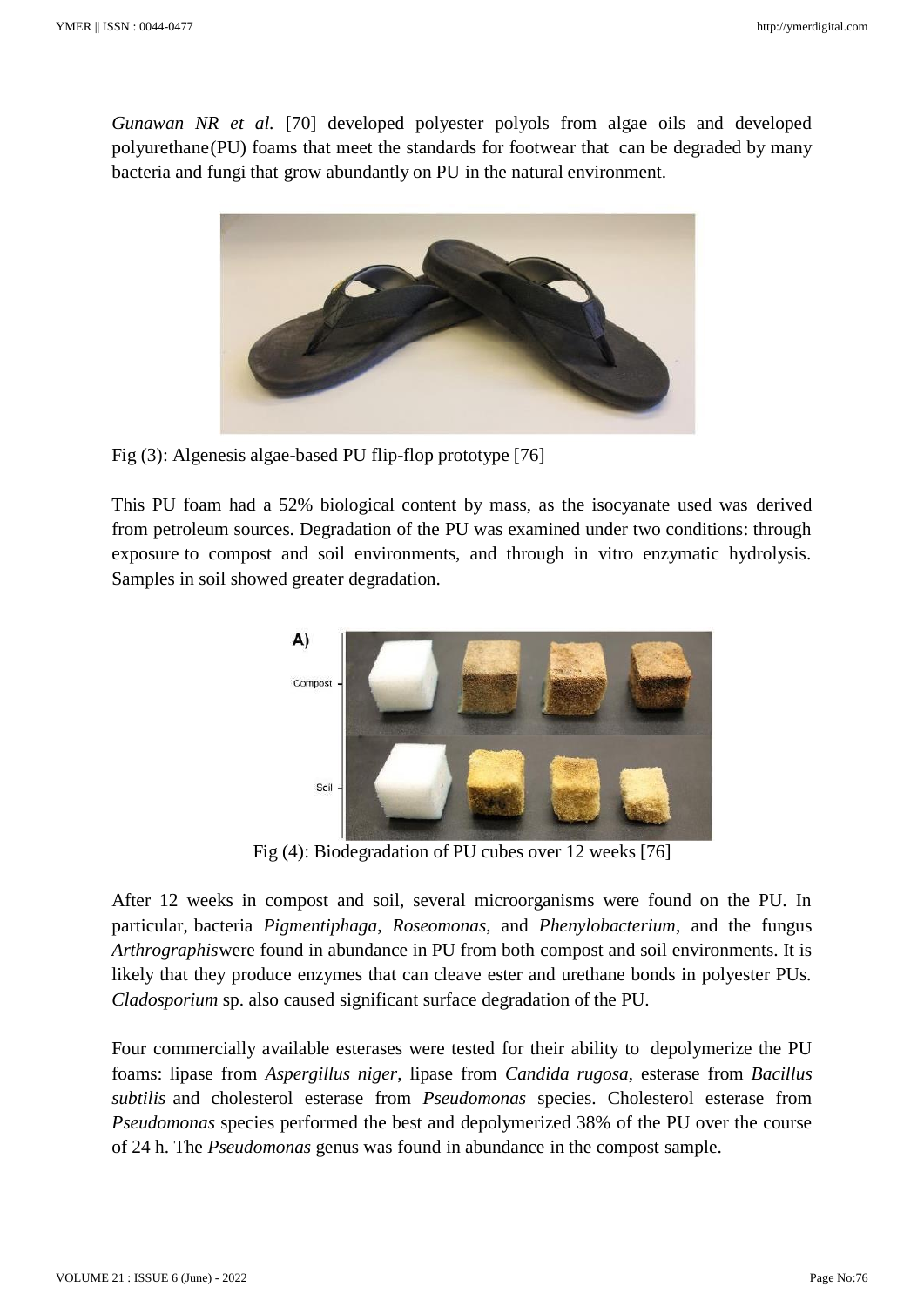This study reveals the potential to use polyester PU to create commercial products that are sustainably-sourced, biodegradable, and potentially recyclable.

## **Challenges of algal bioplastics:**

- Identification of suitable algae.
- Selection of appropriate polymers and their extraction from algae based on conditionslike biodegradability, renewability, rate of degradation, moisture content, etc.
- Considering the impacts on the environment when bioplastics are being degraded, so thatno harmful gases are released.
- There might be an unpleasant odour in algal bioplastics.
- Waste management of bioplastics.Techniques like incineration, composting, landfilling,etc can be used [7].

## **Improving properties of bioplastics:**

Biodegradable bioplastics generally possess poor mechanical properties and are unsuitable for many applications [71].

Glass and carbon fibers are used to reinforce bioplastics, but since they are nonbiodegradable, they can be replaced by more sustainable, biodegradable materials, such as lignocellulosic fibers and lignin [72]. Other reinforcement methods are the mold temperature increase and dehydrothermal treatment [73].

Cellulose fibre has good mechanical properties and can be used as natural fillers to improve the properties of bioplastics without affecting their biodegradability [74]. Many algal taxa contain cellulose and hemicellulose such as Chlorophyta, Rhodophyta, Phaeophyceae, etc [75-77]. It is found in algae such as *Ulva fasciata*, *Lyngbya sp*. [78], and *Cladophora sp*. [79].



Fig (5): Optimization strategies of algal biomass for nanocellulose production [80]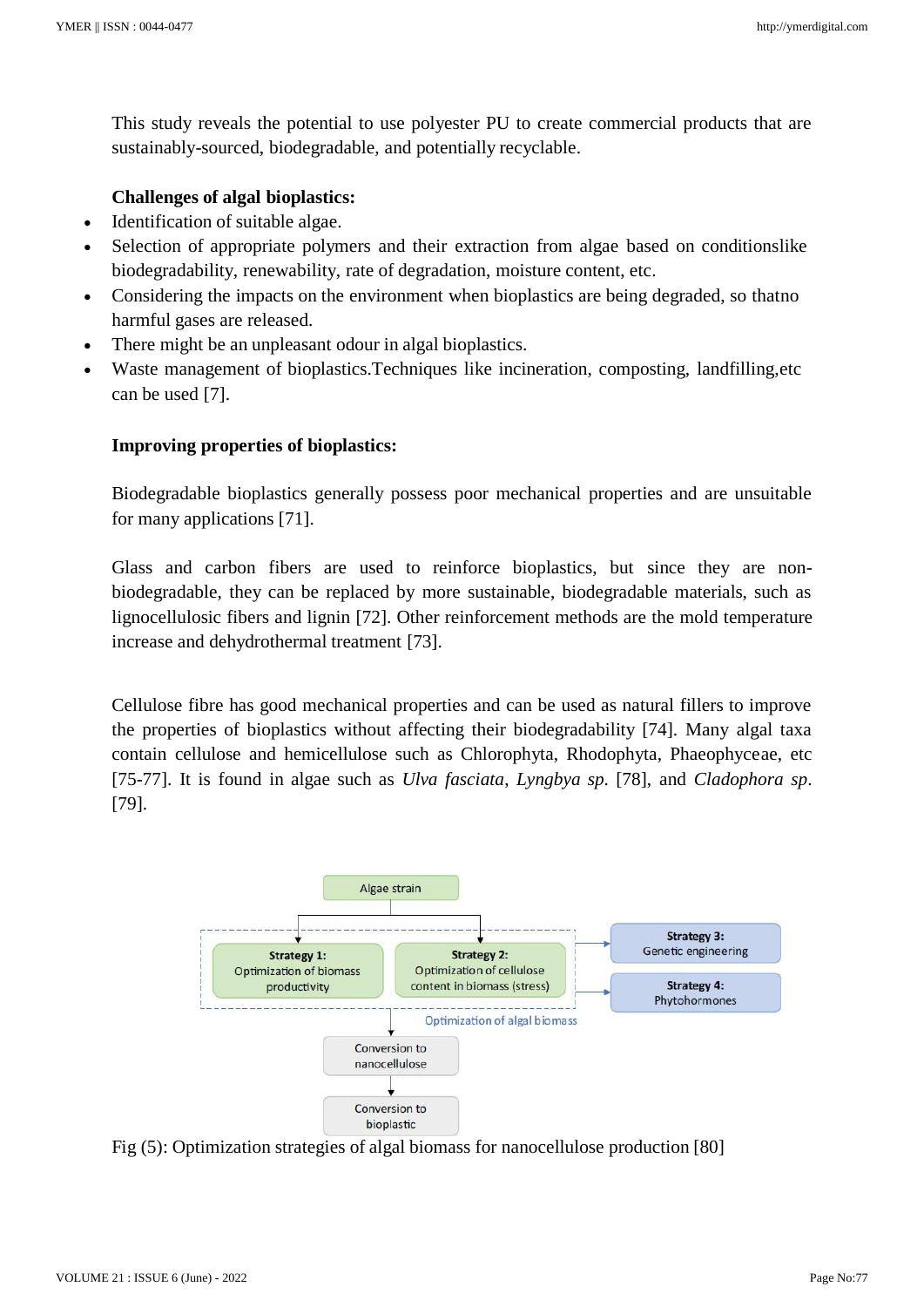

Fig (6): Possible conversion processes from algal biomass to nanocellulose materials [80]

Another way to increase bioplastic performance is by using a plasticizer. This reduces brittleness and increases toughness and flexibility [17]. Glycerol can serve as a cost effective plasticizer

[81] as it is the co-product formed during microalgal biodiesel production [82]. Various plasticizers such as urea, sucrose maltose, water etc., are added to strengthen the properties of starch as a bioplastic.

Algae is also used as fillers to improve mechanical properties in a cost-effective way (algal biocomposites). Graft copolymerization further strengthens the fillers and improves microalgal and polymer compatibility.

Blending microalgae with petroleum based plastic [65,7], natural products or polymers while producing bioplastics can help increase their lifespan, enhance their properties and mechanical performance [83]. The tensile strength and thermal plasticity of the composite made up of *Chlorella sp.* and modified Polyethylene (PE) are more satisfactory as compared to the composite made from unmodified PE. The composite also was able to be easily moulded into different shapes [30].

Studies show that particle size of algae affect the mechanical properties of the composites. Large particles show better mechanical properties. More research should be done on improving adhesion between matrix and filler, optimizing the efficiency of composite [84].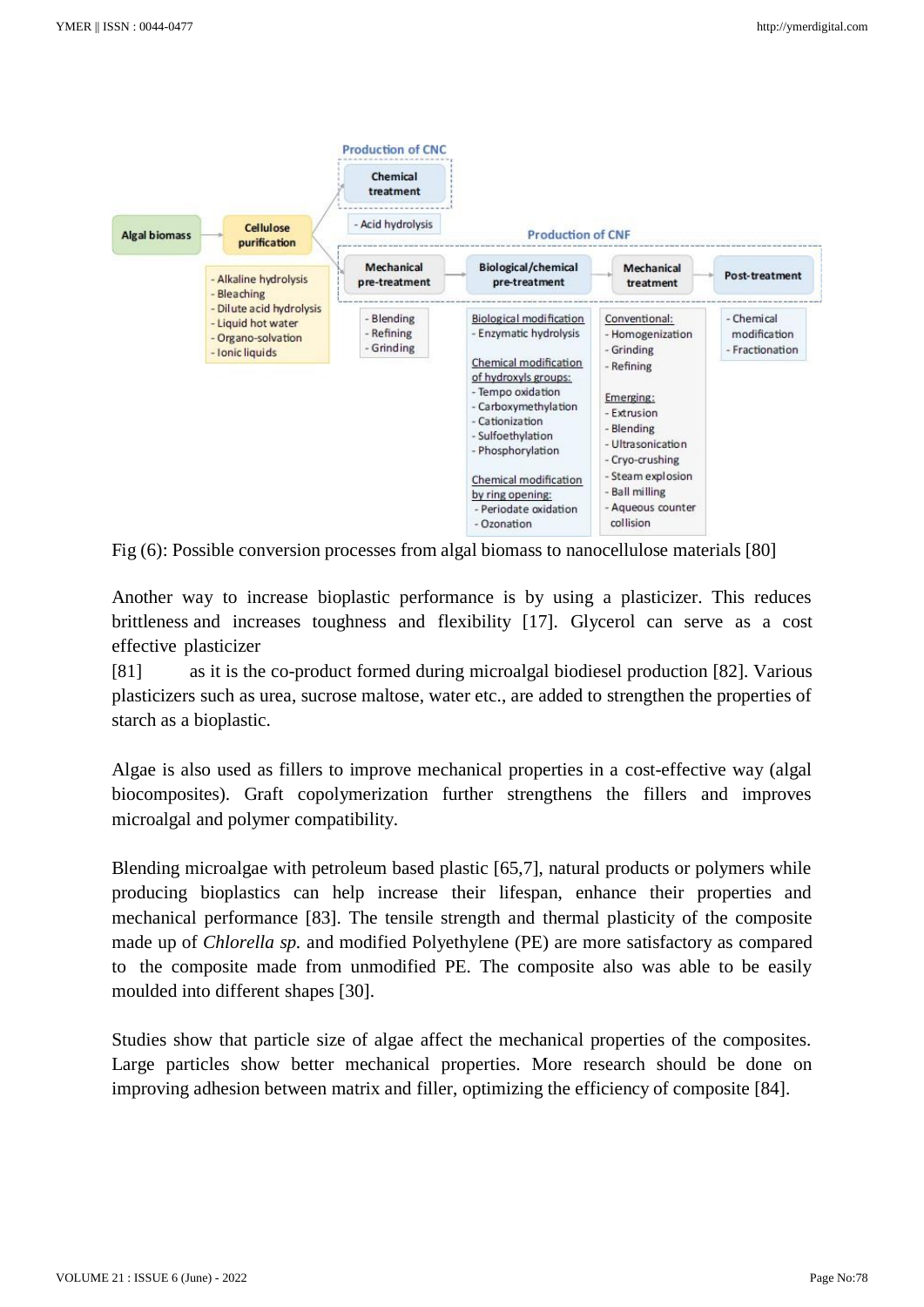## **Applications of bioplastics:**

- They are used in packaging materials like bottles, bags, loose-fills, cutlery etc.
- Bioplastics can be composted or used as fertilizer, which helps in maintaining moisture inthe soil.
- Another application was to create a bioplastic bottle by mixing red algae powder with water. [7]
- Production of food packaging having low ecological impact. eg: cups made with PLA [85], bowls made with PLA used by McDonald's [86], bio-based trays used by Wal-Mart. [87]
- Agricultural applications include production of bioplastic nets as alternatives to polyethylene ones (used to increase the crop's quality and yield and protect it from birds, insects, and winds), biodegradable non-toxic grow bags, and mulch films [88].
- In the medical field, they can be used in implants, artificial cornea, wound dressing, diagnostic sensors, tissue and neural engineering, and pharmaceutical fields [88-90].
- Civil engineering applications include the utilization of foam composites (bio foams) [91].

## **Advantages of bioplastics:**

- Potentially a much lower carbon footprint than oil-based equivalents.
- Lower energy costs in manufacturing.
- Reduction in litter and improved compostability.
- Less use of oil
- Novel functional properties, low GHG emissions during manufacture [92].
- Biodegradable.
- Durable
- Sustainable[93]

## **Limitations of bioplastics:**

- Not cost efficient, mostly not water resistant.
- Preparation of starch-based polymers is challenging compared to conventional polymer production
- TPS films have less tensile strength (TS) indicating limited mechanical performances.
- PLA has a considerably slow biodegradability rate.
- PLA also has a low melting point, this makes it difficult to process and recycle alongwith other plastics.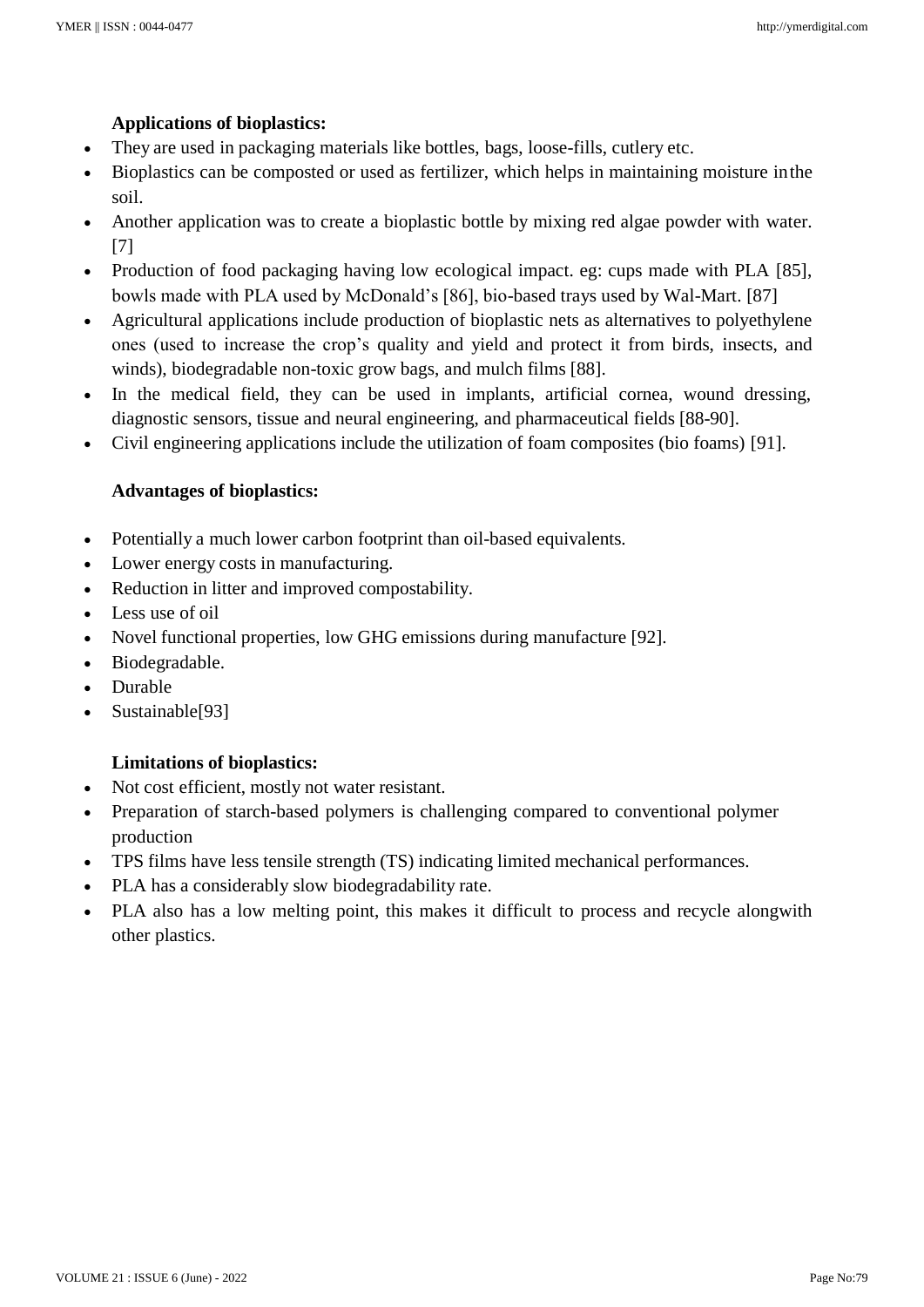#### **End life scenarios for bioplastic materials:**



Fig (7): Possible end life scenarios for bioplastic materials [80]

The main end-of-life choices for biodegradable plastics include recycling, incineration, composting (aerobic and anaerobic), and landfill [94]. Recycling is the best solution for disposal of the bioplastics to maximize the environmental benefit and reduce the consumption of renewable resources.

#### **Conclusion:**

More research focusing on understanding the use of algae in the production of bioplastics is needed in order to attain a sustainable solution to the problems we are facing with the materials being used at present [80]. Using genetic techniques we can try to increase bioproduct production of microalgae [95]. Algal biorefineries, if established, will prove to be a good alternative to the petro-chemical industry. Further research in the field of bioplastics can lead to alow-carbon economy in medicine, packaging, automotive engineering, etc [96].

#### **References:**

- 1. Silva AL, Prata JC, Walker TR, Campos D, Duarte AC, Soares AM, Barcelò D, Rocha-Santos T. Rethinking and optimising plastic waste management under COVID-19 pandemic: Policy solutions based on redesign and reduction of single-use plastics and personal protective equipment. Science of the Total Environment,(2020) Nov 10;742:140565.
- 2. Kosior E, Crescenzi I. Solutions to the plastic waste problem on land and in the oceans. InPlastic Waste and Recycling, (2020) Jan 1,415-446. Academic Press.
- 3. Terry Barker, Igor Bashmakov, Lenny Bernstein, Jean E. Bogner, Peter Bosch et al (2007). Technical Summary. In: Bert Metz, Ogunlade Davidson, PeterBosch, Rutu Dave and Leo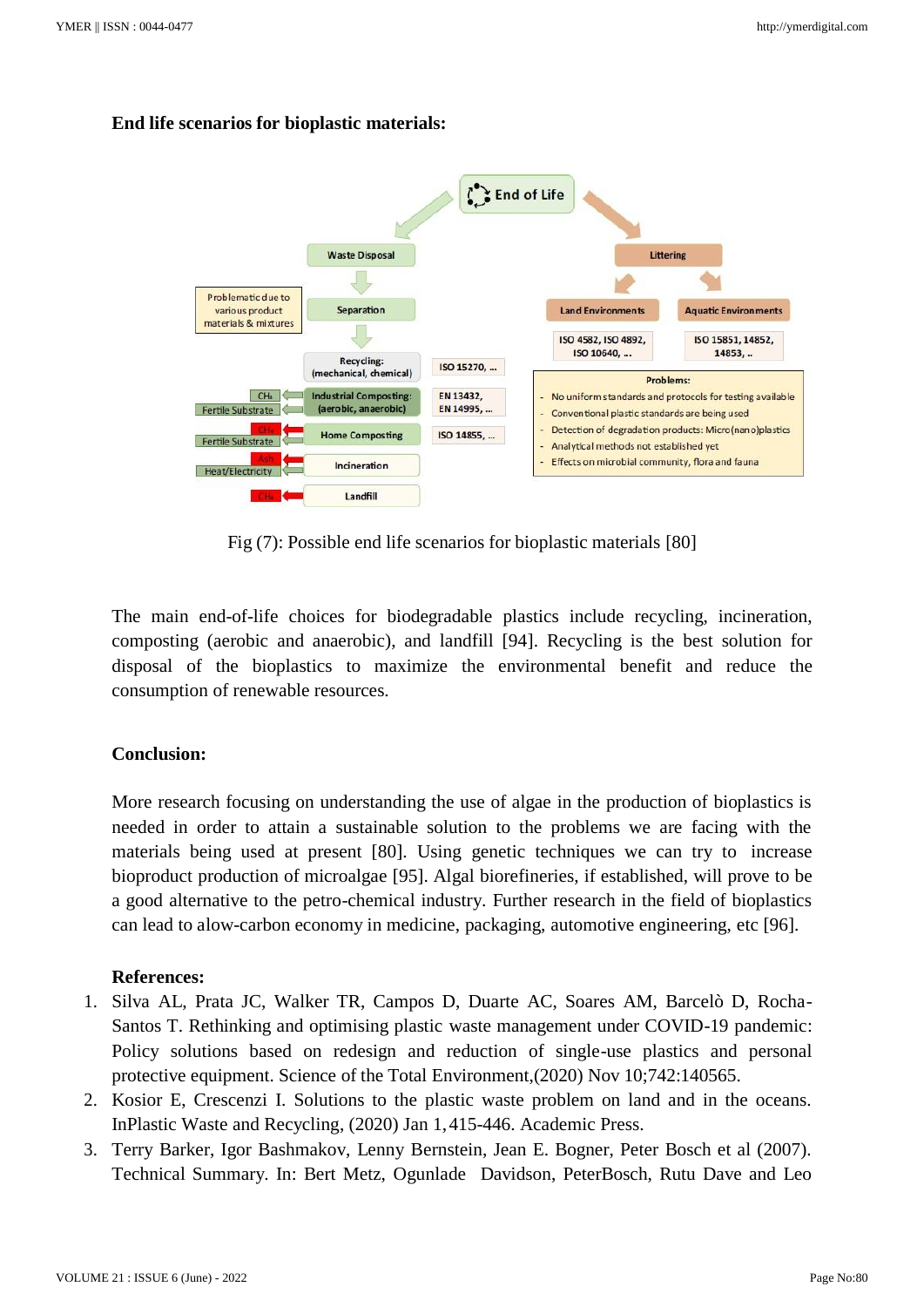Meyer editors. Climate Change – Mitigation of Climate Change, Contribution of Working Group III to the Fourth Assessment Report of the IPCC. Cambridge: Cambridge University Press. 2007.

- 4. James H. Williams, Andrew De Benedictis, Rebecca Ghanadan, Amber Mahone, Jack Moore, William R. Morrow III, Snuller Price and Margaret S. Torn (2012), Science, 335: 53– 59. John Wiley & Sons Inc.
- 5. Escobar N, Haddad S, Britz W. Economic and environmental implications of a target for bioplastics consumption: A CGE analysis. 2018 Conference, July 28-August 2, (2018, Vancouver, British Columbia 277240, International Association of Agricultural Economists.
- 6. Yuan J, Ma J, Sun Y, Zhou T, Zhao Y, Yu F. Microbial degradation and other environmental aspects of microplastics/plastics. Science of The Total Environment, (2020) May 1;715:136968.
- 7. Chia WY, Tang DY, Khoo KS, Lup AN, Chew KW. Nature's fight against plastic pollution: Algae for plastic biodegradation and bioplastics production. Environmental Science and Ecotechnology, (2020) Nov 5:100065.
- 8. Moore CJ. Synthetic polymers in the marine environment: a rapidly increasing, long-term threat. Environmental research, (2008) Oct 1;108(2):131-9.
- 9. Ellen MacArthur Foundation. The new plastics economy: Rethinking the future of plastics.
- 10. De Stephanis R, Giménez J, Carpinelli E, Gutierrez-Exposito C, Cañadas A. As main meal for sperm whales: Plastics debris. Marine pollution bulletin, (2013) Apr 15;69(1-2):206-14.
- 11. Azoulay D, Villa P, Arellano Y, Gordon MF, Moon D, Miller KA, Thompson K. Plastic & health: the hidden costs of a plastic planet. CIEL; (2019).
- 12. Marques-Pinto A, Carvalho D. Human infertility: are endocrine disruptors to blame?. Endocrine connections, (2013) Sep 1;2(3):R15-29.
- 13. Wiesinger H, Klotz M, Wang Z, Zhao Y, Haupt M, Hellweg S. The Identity of Oxo-Degradable Plastics and their Use in Switzerland, Project Report commissioned by the Federal Office for the Environment (FOEN), March (2020).
- 14. Thomas NL, Clarke J, McLauchlin AR, Patrick SG. Oxo Degradable plastics: degradation, environmental impact and recycling. InProceedings of the Institution of Civil Engineers-Waste and Resource Management, (2012) Aug (Vol. 165, No. 3, pp. 133 -140). ICE Publishing.
- 15. Azios T. A primer on biodegradable plastics. Christian Science Monitor. Retrieved from Academic One File database, (2007).
- 16. Chen YJ. Bioplastics and their role in achieving global sustainability. Journal of Chemical and Pharmaceutical Research, (2014);6(1):226-31.
- 17. Mekonnen T, Mussone P, Khalil H, Bressler D. Progress in bio-based plastics and plasticizing modifications. Journal of Materials Chemistry A,(2013);1(43):13379-98.
- 18. Whitworth JJ. Bioplastics market will grow by more than 400 % by 2018. European Bioplastics Conference; (2014).
- 19. Philp JC, Bartsev A, Ritchie RJ, Baucher MA, Guy K. Bioplastics science from a policy vantage point. New biotechnology, (2013) Sep 25;30(6):635-46.
- 20. Rahman A, Miller CD. Microalgae as a source of bioplastics in Algal Green Chemistry, (2017) Jan 1 (pp. 121-138). Elsevier.
- 21. Zeller MA, Hunt R, Jones A, Sharma S. Bioplastics and their thermoplastic blends from Spirulina and Chlorella microalgae. Journal of Applied Polymer Science, (2013) Dec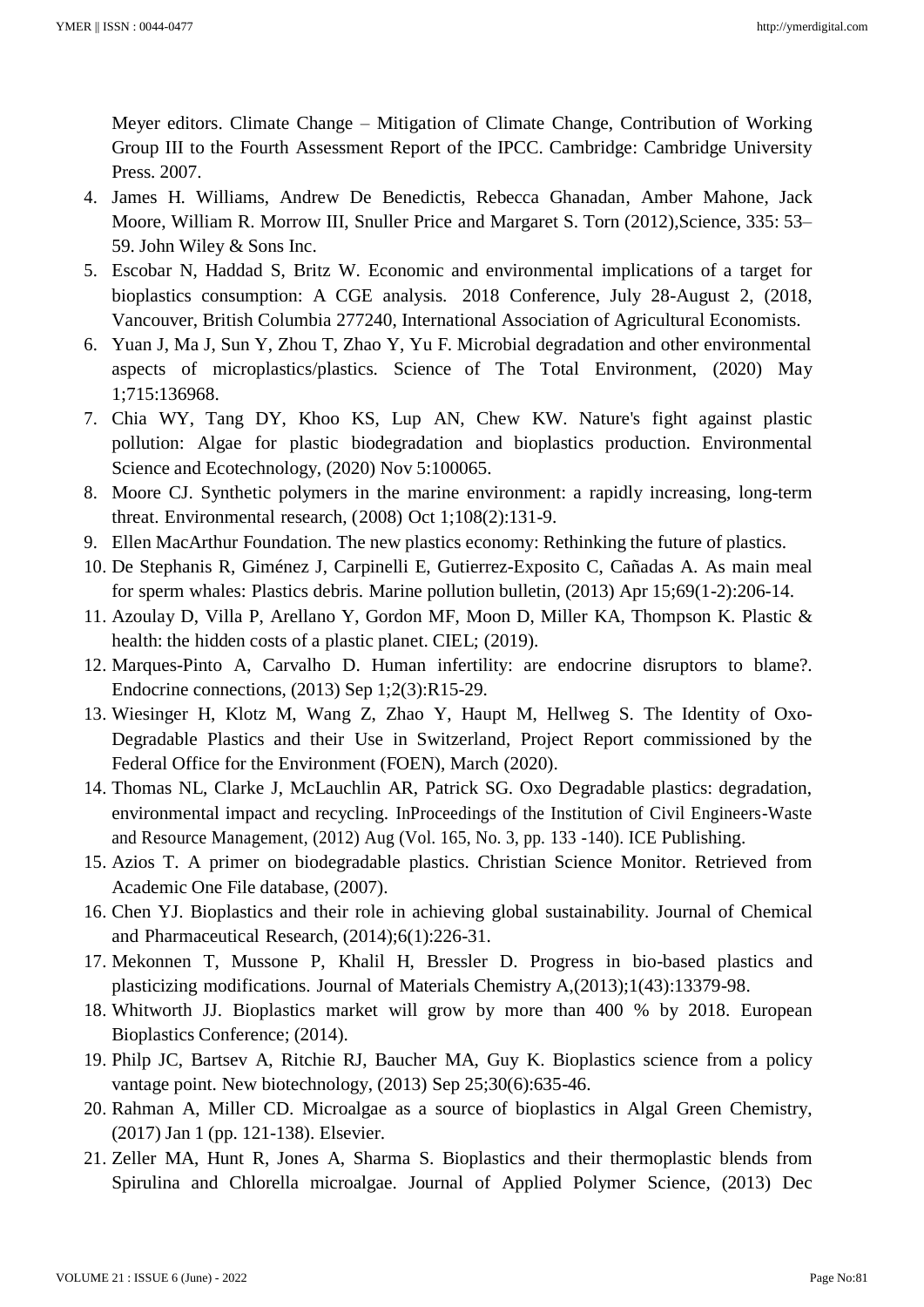5;130(5):3263-75.

- 22. Fabra MJ, Martínez-Sanz M, Gómez-Mascaraque LG, Coll-Marqués JM, Martínez JC, López-Rubio A. Development and characterization of hybrid corn starch-microalgae films: Effect of ultrasound pre-treatment on structural, barrier and mechanical performance. Algal research (2017) Dec 1;28:80-7.
- 23. Thielen, M. Bioplastics: Plants and Crops Raw Materials Products; Fachagentur Nachwachsende Rohstoffe eV (FNR) Agency for Renewable Resources: Gülzow, Germany, (2014).
- 24. European Bioplastics. Bioplastics Market Data. Available online: https:/[/www.european](http://www.european-bioplastics.org/)[bioplastics.org/ m](http://www.european-bioplastics.org/)arket/ (accessed on 1 April 2020).
- 25. Machmud MN, Fahmi R, Abdullah R, Kokarkin C. Characteristics of red algae bioplastics/latex blends under tension. International Journal of Science and Engineering, (2013) Oct 10;5(2):81-8.
- 26. Venkatesan J, Anil S, Kim SK, Shim MS. Seaweed polysaccharide-based nanoparticles: preparation and applications for drug delivery. Polymers(2016) Feb;8(2):30.
- 27. Ho SH, Chen WM, Chang JS. Scenedesmus obliquus CNW-N as a potential candidate for CO2 mitigation and biodiesel production. Bioresource technology,(2010) Nov 1;101(22):8725-30.
- 28. Khoo KS, Chia WY, Tang DY, Show PL, Chew KW, Chen WH. Nanomaterials utilization in biomass for biofuel and bioenergy production. Energies,(2020) Jan;13(4):892.
- 29. Yew GY, Khoo KS, Chia WY, Ho YC, Law CL, Leong HY, Show PL. A novel lipids recovery strategy for biofuels generation on microalgae Chlorella cultivation with waste molasses. Journal of Water Process Engineering, (2020) Dec 1;38:101665.
- 30. Chen WH, Lin BJ, Huang MY, Chang JS. Thermochemical conversion of microalgal biomass into biofuels: a review. Bioresource technology, (2015) May 1;184:314-27.
- 31. Chew KW, Chia SR, Show PL, Yap YJ, Ling TC, Chang JS. Effects of water culture medium, cultivation systems and growth modes for microalgae cultivation: a review. Journal of the Taiwan Institute of Chemical Engineers,(2018) Oct 1;91:332-44.
- 32. Ho SH, Zhang C, Tao F, Zhang C, Chen WH. Microalgal torrefaction for solid biofuel production. Trends in Biotechnology, (2020) Mar, Sep;38(9):1023-1033.
- 33. Chew KW, Yap JY, Show PL, Suan NH, Juan JC, Ling TC, Lee DJ, Chang JS. Microalgae biorefinery: high value products perspectives. Bioresource technology,(2017) Apr 1;229:53-62.
- 34. Tang DY, Khoo KS, Chew KW, Tao Y, Ho SH, Show PL. Potential utilization of bioproducts from microalgae for the quality enhancement of natural products. Bioresource technology, (2020) May 1;304:122997.
- 35. Satyanarayana KG, Mariano AB, Vargas JV. A review on microalgae, a versatile source for sustainable energy and materials. International Journal of energy research, (2011) Mar 25;35(4):291-311.
- 36. Zhang C, Show PL, Ho SH. Progress and perspective on algal plastics–a critical review. Bioresource technology, ( 2019) Oct 1;289:121700.
- 37. Ho SH, Huang SW, Chen CY, Hasunuma T, Kondo A, Chang JS. Bioethanol production using carbohydrate-rich microalgae biomass as feedstock. Bioresource technology,(2013) May 1;135:191-8.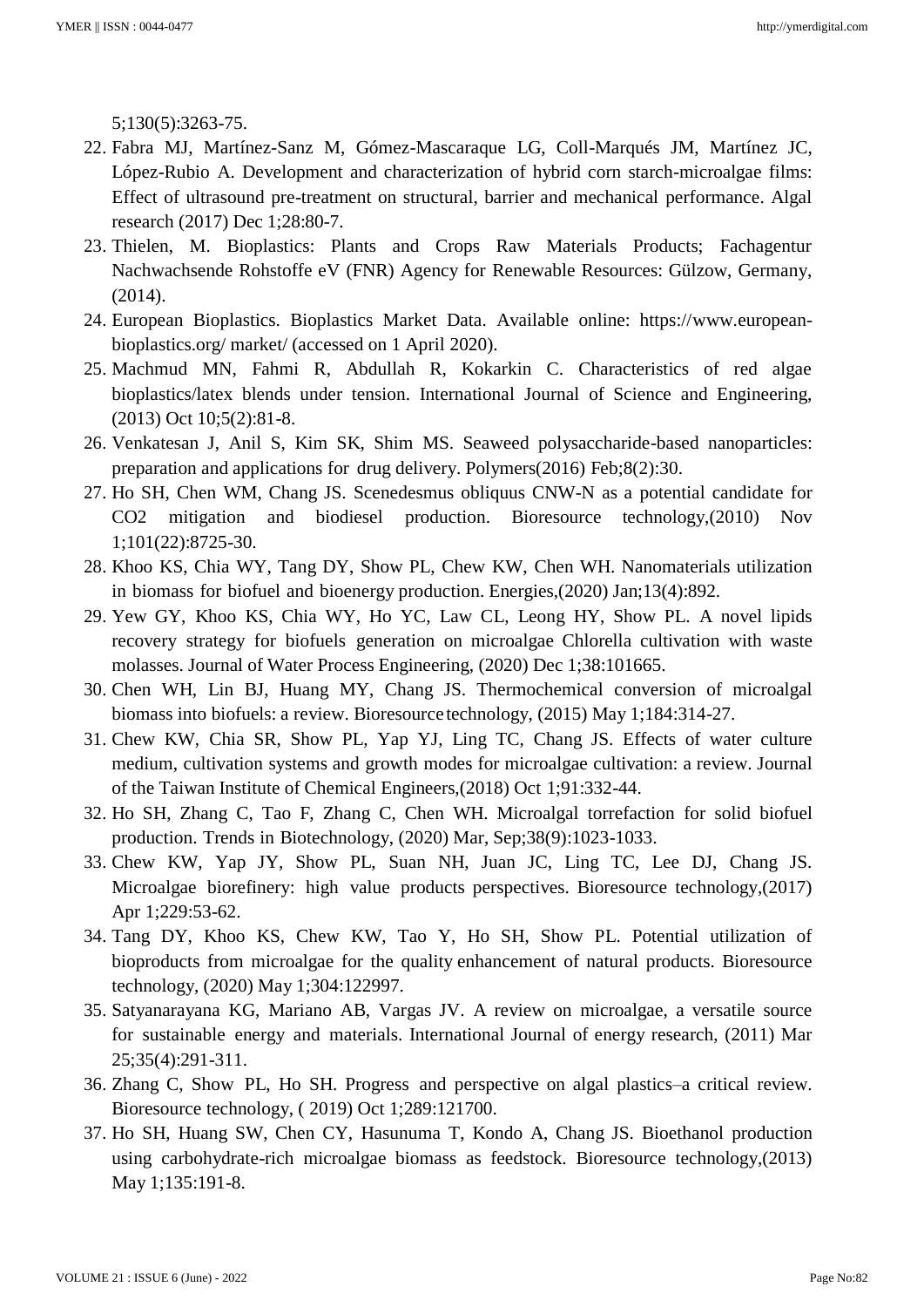- 38. Chandra R, Rohit MV, Swamy YV, Mohan SV. Regulatory function of organic carbon supplementation on biodiesel production during growth and nutrient stress phases of mixotrophic microalgae cultivation. Bioresource technology,(2014) Aug 1;165:279 -87.
- 39. Chandra R, Iqbal HM, Vishal G, Lee HS, Nagra S. Algal biorefinery: a sustainable approach to valorize algal-based biomass towards multiple product recovery. Bioresource technology(2019) Apr 1;278:346-59.
- 40. Ho SH, Ye X, Hasunuma T, Chang JS, Kondo A. Perspectives on engineering strategies for improving biofuel production from microalgae—a critical review. Biotechnology advances,(2014) Dec 1;32(8):1448-59.
- 41. Nakanishi A, Aikawa S, Ho SH, Chen CY, Chang JS, Hasunuma T, Kondo A. Development of lipid productivities under differentCO2 conditions of marine microalgae Chlamydomonas sp. JSC4. Bioresource Technology,(2014) Jan 1;152:247-52.
- 42. Vert M, Doi Y, Hellwich KH, Hess M, Hodge P, Kubisa P, Rinaudo M, Schué F. Terminology for biorelated polymers and applications (IUPAC Recommendations 2012). Pure and Applied Chemistry,(2012) Jan 11;84(2):377-410.
- 43. Rajendran N, Puppala S, Sneha Raj M, Ruth Angeeleena B, Rajam C. Seaweeds can be a new source for bioplastics. Journal of Pharmacy Research,(2012) Mar;5(3):1476-9.
- 44. Thiruchelvi R, Das A, Sikdar E (2020) Bioplastics as better alternative to petro plastic. Mater Today Proc.
- 45. Sudhakar MP, Peter DM, Dharani G. Studies on the development and characterization of bioplastic film from the red seaweed (Kappaphycus alvarezii). Environmental Science and Pollution Research,(2020) Sep 16:1-5.
- 46. Beckstrom BD, Wilson MH, Crocker M, Quinn JC. Bioplastic feedstock production from microalgae with fuel co-products: A techno- economic and life cycle impact assessment. Algal Research,(2020) Mar 1;46:101769.
- 47. Simonic, M. & Fras Zemljic, L. . Production of bioplastic material from algal biomass, Chemical Industry & Chemical Engineering Quarterly, (2021), 27(1), 79–84. https://doi.org/10.2298/CICEQ191024026S
- 48. Karan H, Funk C, Grabert M, Oey M, Hankamer B. Green bioplastics as part of a circular bioeconomy. Trends in plant science,(2019) Mar 1;24(3):237-49.
- 49. Lin JD, Lemay MA, Parfrey LW. Diverse bacteria utilize alginate within the microbiome of the giant kelp Macrocystis pyrifera. Frontiers in microbiology(2018) Aug 20;9:1914.
- 50. Li SY, Wang ZP, Wang LN, Peng JX, Wang YN, Han YT, Zhao SF. Combined enzymatic hydrolysis and selective fermentation for green production of alginate oligosaccharides from Laminaria japonica. Bioresource technology. (2019) Jun 1;281:84-9.
- 51. Benselfelt T, Engström J, Wågberg L. Supramolecular double networks of cellulose nanofibrils and algal polysaccharides with excellent wet mechanical properties. Green Chemistry,(2018);20(11):2558-70.
- 52. Ruperez P, Saura-Calixto F. Dietary fibre and physicochemical properties of edible Spanish seaweeds. European Food Research and Technology. 2001 Feb;212(3):349-54.
- 53. Azevedo G, Torres MD, Sousa-Pinto I, Hilliou L. Effect of pre-extraction alkali treatment on the chemical structure and gelling properties of extracted hybrid carrageenan from Chondrus crispus and Ahnfeltiopsis devoniensis. Food Hydrocolloids,(2015) Aug 1;50:150-8.
- 54. Torres MD, Chenlo F, Moreira R. Rheology of κ/ι-hybrid carrageenan from Mastocarpus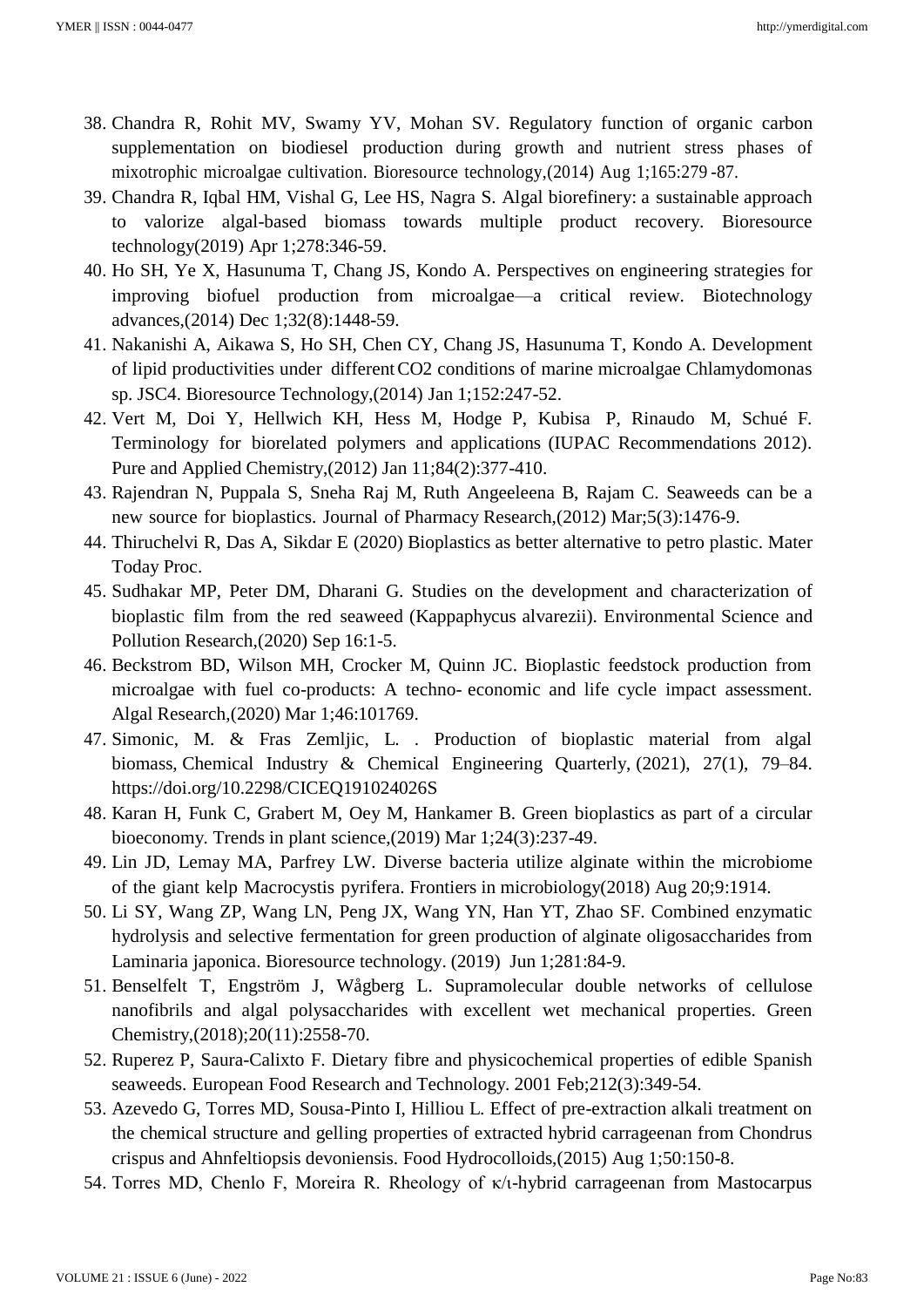stellatus: Critical parameters for the gel formation. International journal of biological macromolecules,(2016) May 1;86:418-24.

- 55. Meng F, Zhang Y, Xiong Z, Wang G, Li F, Zhang L. Mechanical, hydrophobic and thermal properties of an organic-inorganic hybrid carrageenan-polyvinyl alcohol composite film. Composites Part B: Engineering,(2018) Jun 15;143:1-8.
- 56. Tabatabaei RH, Jafari SM, Mirzaei H, Nafchi AM, Dehnad D. Preparation and characterization of nano-SiO2 reinforced gelatin-k- carrageenan biocomposites. International journal of biological macromolecules,(2018) May 1;111:1091-9.
- 57. Lambert S, Wagner M. Environmental performance of bio-based and biodegradable plastics: the road ahead. Chemical Society Reviews,(2017);46(22):6855-71.
- 58. Das SK, Sathish A, Stanley J. Production of biofuel and bioplastic from chlorella pyrenoidosa. Materials Today: Proceedings,(2018) Jan 1;5(8):16774-81.
- 59. Gifuni I, Olivieri G, Krauss IR, D'Errico G, Pollio A, Marzocchella A. Microalgae as new sources of starch: Isolation and characterization of microalgal starch granules. Chemical Engineering Transactions,(2017) Mar 20;57:1423-8.
- 60. Aikawa S, Nishida A, Ho SH, Chang JS, Hasunuma T, Kondo A. Glycogen production for biofuels by the euryhaline cyanobacteria Synechococcus sp. strain PCC 7002 from an oceanic environment. Biotechnology for biofuels, (2014) Dec; 7(1):1 -8.
- 61. Hirayama S, Ueda R. Production of optically pure D-lactic acid by Nannochlorum sp. 26A4. Applied biochemistry and biotechnology,(2004) Oct;119(1):71-7.
- 62. Torres S, Navia R, Campbell Murdy R, Cooke P, Misra M, Mohanty AK. Green composites from residual microalgae biomass and poly (butylene adipate-co-terephthalate): processing and plasticization. ACS Sustainable Chemistry & Engineering,(2015) Apr 6;3(4):614-24.
- 63. Mathiot C, Ponge P, Gallard B, Sassi JF, Delrue F, Le Moigne N. Microalgae starch-based bioplastics: Screening of ten strains and plasticization of unfractionated microalgae by extrusion. Carbohydrate polymers. (2019) Mar 15;208:142-51.
- 64. Verdugo M, Lim LT, Rubilar M. Electrospun protein concentrate fibers from microalgae residual biomass. Journal of Polymers and the Environment,(2014) Sep 1;22(3):373-83.
- 65. Onen Cinar S, Chong ZK, Kucuker MA, Wieczorek N, Cengiz U, Kuchta K. Bioplastic production from microalgae: A review. International journal of environmental research and public health,(2020) Jan;17(11):3842.
- 66. Howard GT. Biodegradation of polyurethane: a review. International Biodeterioration & Biodegradation(2002) Jun 1;49(4):245-52.
- 67. Nguyen HT, Mishra G, Whittle E, Pidkowich MS, Bevan SA, Merlo AO, Walsh TA, Shanklin J. Metabolic engineering of seeds can achieve levels of ω-7 fatty acids comparable with the highest levels found in natural plant sources. Plant physiology,(2010) Dec;154(4):1897-904.
- 68. Sonnenschein MF. Polyurethanes: science, technology, markets, and trends. John Wiley & Sons; (2021) Jan 20.
- 69. Magnin, A., Pollet, E., Phalip, V., Avérous, L.,. Evaluation of biological degradation of polyurethanes. Biotechnol, (2019)Adv. 39, 107457 JBA.
- 70. Gunawan NR, Tessman M, Schreiman AC, Simkovsky R, Samoylov AA, Neelakantan NK, Bemis TA, Burkart MD, Pomeroy RS, Mayfield SP. Rapid biodegradation of renewable polyurethane foams with identification of associated microorganisms and decomposition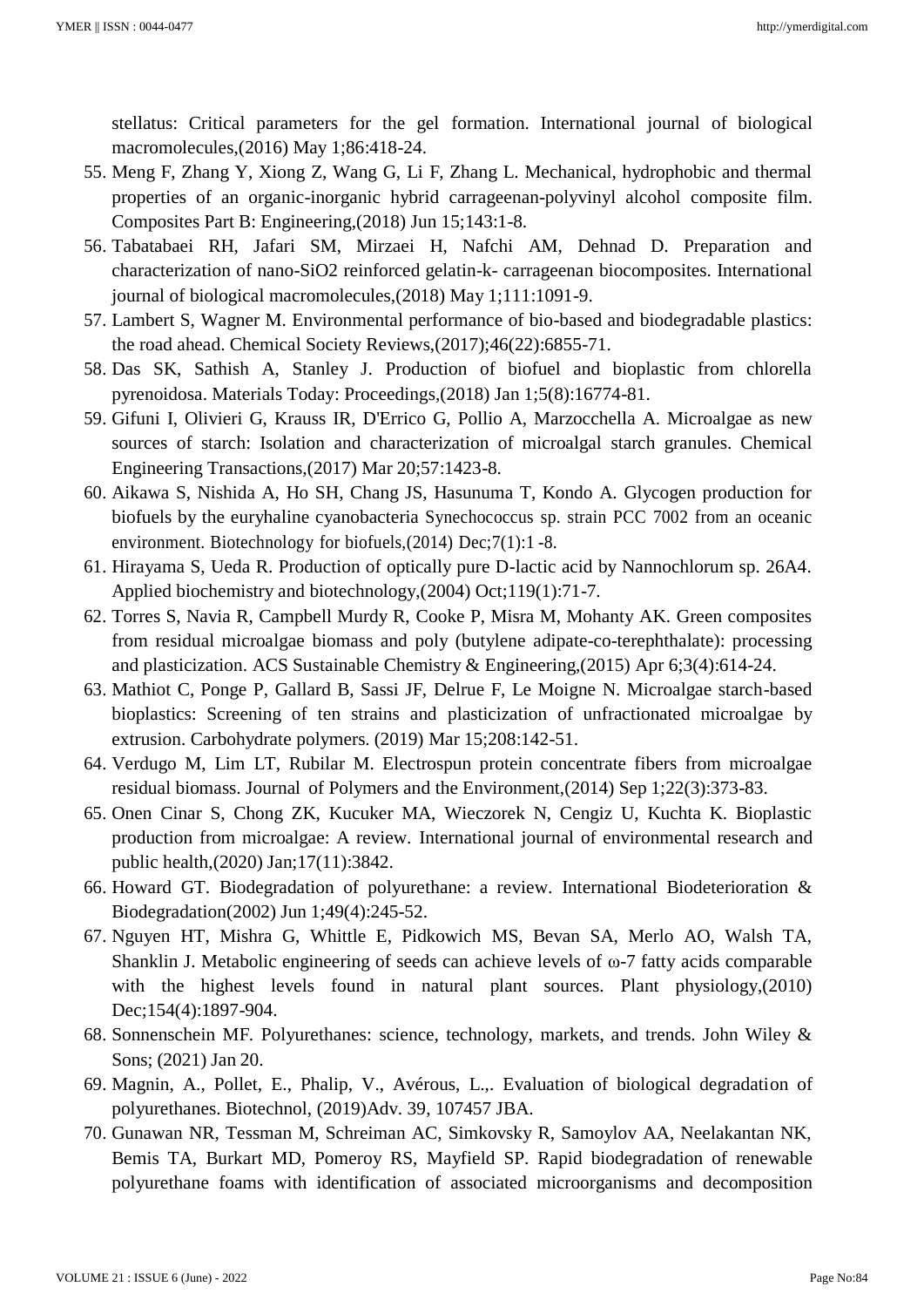products. Bioresource Technology Reports,(2020) Sep 1;11:100513.

- 71. Cava D, Gimenez E, Gavara R, Lagaron JM. Comparative performance and barrier properties of biodegradable thermoplastics and nanobiocomposites versus PET for food packaging applications. Journal of Plastic Film & Sheeting,(2006),Oct;22(4):265 -74.
- 72. Yang J, Ching YC, Chuah CH. Applications of lignocellulosic fibers and lignin in bioplastics: A review. Polymers,(2019) May;11(5):751.
- 73. Jiménez-Rosado M, Bouroudian E, Perez-Puyana V, Guerrero A, Romero A. Evaluation of different strengthening methods in the mechanical and functional properties of soy proteinbased bioplastics. Journal of Cleaner Production,(2020) Jul 20;262:121517.
- 74. Asadi A, Miller M, Sultana S, Moon RJ, Kalaitzidou K. Introducing cellulose nanocrystals in sheet molding compounds (SMC) Part A Applied science and manufacturing. (2016), 88, September 206-215.
- 75. Popper ZA, Michel G, Hervé C, Domozych DS, Willats WG, Tuohy MG, Kloareg B, Stengel DB. Evolution and diversity of plant cellwalls: from algae to flowering plants. Annual review of plant biology,(2011) Jun 2;62:567-90.
- 76. Domozych D, Ciancia M, Fangel JU, Mikkelsen MD, Ulvskov P, Willats WG. The cell walls of green algae: a journey through evolution and diversity. Frontiers in plant science,(2012) May 8;3:82.
- 77. Domozych DS. Biosynthesis of the cell walls of the algae. InThe physiology of microalgae (2016). 47-63. Springer, Cham.
- 78. Ververis C, Georghiou K, Danielidis D, Hatzinikolaou DG, Santas P, Santas R, Corleti V. Cellulose, hemicelluloses, lignin and ash content of some organic materials and their suitability for use as paper pulp supplements. Bioresource technology, (2007) Jan 1;98(2):296-301.
- 79. Mihranyan A. Cellulose from cladophorales green algae: From environmental problems to high-tech composite materials. Journal of Applied Polymer Science,(2011) Feb 15;119(4):2449-60.
- 80. Zanchetta E, Damergi E, Patel B, Borgmeyer T, Pick H, Pulgarin A, Ludwig C. Algal cellulose, production and potential use in plastics: Challenges and opportunities. Algal Research,(2021) Jun 1;56:102288.
- 81. Li Y, Reeder R. Turning crude glycerin into polyurethane foam and biopolyols. Agriculture and Natural Resources Fact Sheet. The Ohio State University, Wooster, OH, USA [\[http://ohioline. o](http://ohioline/)su. edu/aex-fact/pdf/0654. pdf]. (2011).
- 82. Laurens LM, Markham J, Templeton DW, Christensen ED, Van Wychen S, Vadelius EW, Chen-Glasser M, Dong T, Davis R, Pienkos PT. Development of algae biorefinery concepts for biofuels and bioproducts; a perspective on process-compatible products and their impact on cost-reduction. Energy & Environmental Science,(2017);10(8):1716-38.
- 83. Bulota M, Budtova T. PLA/algae composites: morphology and mechanical properties. Composites Part A: Applied Science and Manufacturing,(2015) Jun 1;73:109-15.
- 84. Chun Y, Mulcahy D, Zou L, Kim IS. A short review of membrane fouling in forward osmosis processes. Membranes,(2017)Jun;7(2):30.
- 85. Sudesh K, Iwata T. Sustainability of biobased and biodegradable plastics. CLEAN–Soil, Air, Water,(2008) Jun;36(5‐6):433-42.
- 86. Haugaard VK, Udsen AM, Mortensen G, Høegh L, Petersen K, Monahan F. Potential food